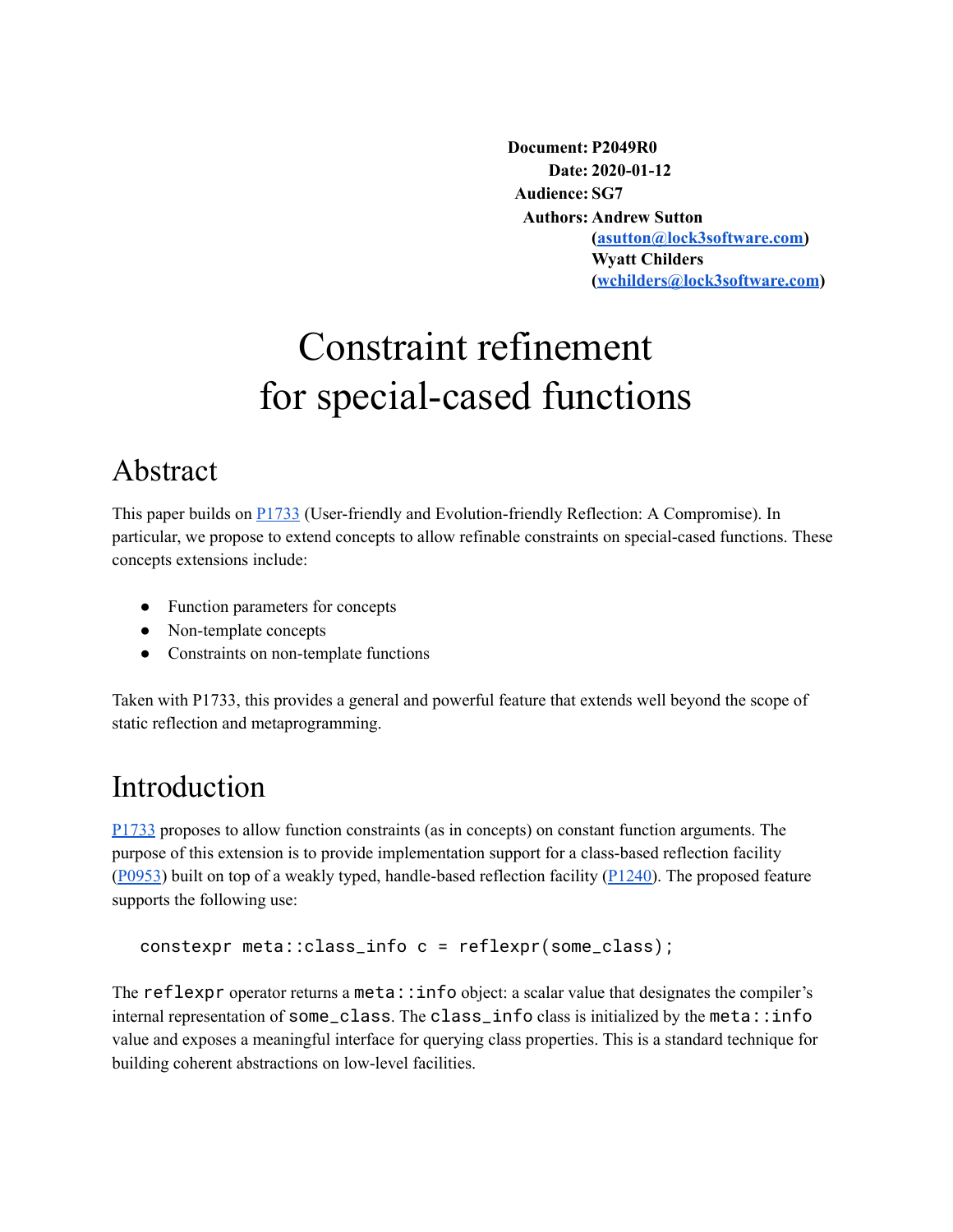But what if the reflection designates something other than a class? In more conventional libraries, we might throw an exception from the constructor. However,  $P1733$  allows these requirements to be expressed as constraints (as in concepts):

```
struct class_info {
  consteval class_info(info x) requires is_class(x)
    : refl(x){
    if (lis_class_type(x))throw runtime_error("not a class");
 }
};
```
In the example above, if c were to be initialized by something other than a class reflection, the program would be ill-formed, with a diagnostic similar to: "no matching constructor; is\_class(x) evaluated to false".

#### Details

[P1733](https://wg21.link/p1733) extends the constraint (as in concept) mechanism to allow overloading based on the value of function arguments. For example:

```
double pow(double base, int exp); \frac{1}{41}double pow(double base, int exp) requires (exp == 2); // #2
// Elsewhere
double pi = 3.14;
pow(pi, 3); // calls #1
pow(pi, 2); // calls #2
int n = 2;
pow(pi, n); // calls #1
```
The mechanism is relatively straightforward. Function parameters initialized by constant expressions are made available as constants during constraint satisfaction. A candidate whose constraints are not satisfied is not viable. In the call  $pow(p_1, 3)$ , only #1 is viable because  $exp == 3$  is false. In the call pow(pi, 2), both #1 and #2 are viable, and #2 is more specialized. In the call pow(pi, n), only #1 is viable because  $exp = 2$  is not a constant expression.

Note that this feature does *not* support the more general notion of case-based function definitions that are popular in some functional languages (e.g., Haskell). This is a limited approach that "carves out" special cases for constant function arguments.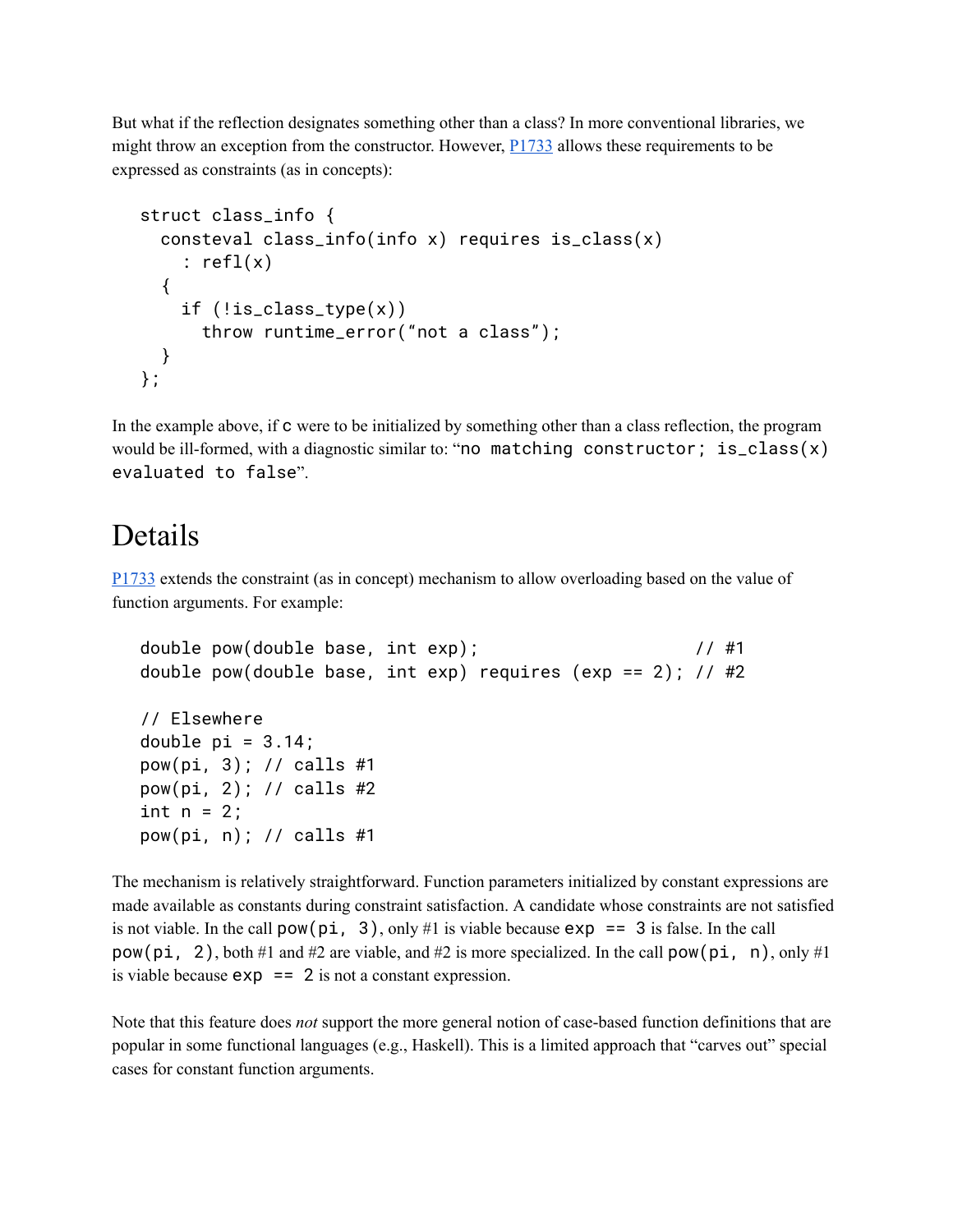The semantics of this feature are: For each function parameter used in the trailing *requires-clause*, synthesize a new, implicit template parameter of the same type and name, and replace references to function parameters in the original expression with their corresponding template parameter. If a function parameter cannot be used as a template parameter (i.e., not a structural type), the program is ill-formed.<sup>1</sup> The "promotion" of function parameters to template parameters means we don't need to reformulate the rules for constraint normalization, satisfaction, or substitution in order to make this feature work. Everything remains defined in terms of template parameters.

To be clear, synthesized template parameters *do not replace* their corresponding function parameters. The scope of synthesized template parameters begins at the requires keyword and ends at the end of its expression.

When forming the template arguments needed to satisfy the associated constraint of a declaration, initialize each synthesized template parameter with the expression used to initialize the corresponding function parameter. If the template parameter cannot be initialized, the constraints are not satisfied.

### Extensions for concepts

The following example is given in **P1733**. The most\_derived down-casts an object to its most-derived type.

```
template<bool = true>
consteval type_info most_derived(object o)
  requires (is_type(o.info())
            && !is_class_type(o.info())
            && !is_union_type(o.info())
            && !is_enum_type(o.info()));
template<typename = true>
consteval enum_info most_derived(object o)
```

```
requires is_enum_type(o.info());
```
The functions are templated since constraints are not allowed on non-template functions. While the constraints of functions would achieve the intended result, their authoring is a bit fragile. Any significant extension to the type system would require "re-juggling" the constraints on (potentially many) overloads in this set of functions in order to ensure the desired outcome.

The constraints in the example define a refinement hierarchy, albeit using exclusion instead of strengthening predicates. The constraints on the first overload are the most general; it works for anything

<sup>1</sup> Equivalently, synthesize a template parameter for each function parameter of structural type before parsing the *requires-clause*, then discard parameters that are not used in the trailing *requires-clause*. If an identifier in the *requires-clause* refers to a function parameter, the program is ill-formed.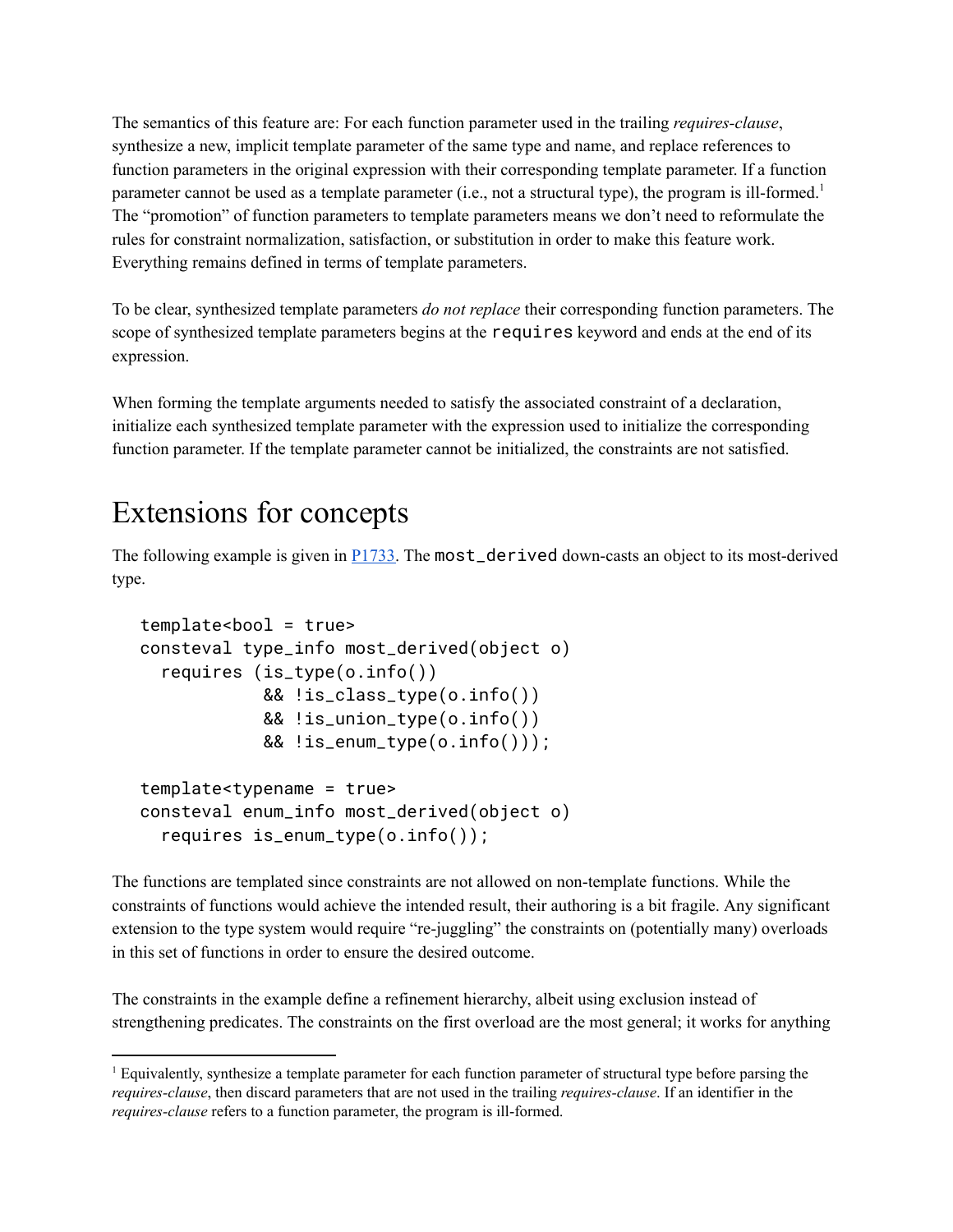that's a type, but not a more specific kind of type. The constraints of the second overload are more specific than those of the first--they refine the constraints of the original (all enum types are types). Ideally, we should be able to take advantage of the functionality provided by concepts in order to define these functions like so:

```
consteval type_info most_derived(object o)
  requires is_type(o.info());
consteval enum_info most_derived(object o)
  requires is_enum_type(o.info());
```
In other words, the is\_type and is\_enum\_type predicates behave more like concepts than consteval or constexpr functions. Note that we have also removed the requirement to make these functions templates. Beyond the semantics proposed by P1733R0, this feature would require the following extensions:

- Extend concepts so they can take function arguments.
- Potentially allow concepts to be defined as non-templates.
- Allow constraints on non-template functions.

Each extension is described in the following sections.

#### Function concepts

Here, we want to allow concepts to accept function arguments in addition to template arguments. The is\_type and is\_enum\_type concepts could be defined as:

```
template<typename Refl>
concept is_type(Refl x) = _{-}meta_is_type(x);
template<typename Refl>
concept is_enum_type(Refl x) = is_type(x) && __meta_is_enum(x);
```
Function concepts can behave (more or less) like regular functions; they can be overloaded, they can be called (kind of), template argument deduction works in the usual way, etc. However, the function parameters here are interpreted as non-type template parameters, and as such, are restricted to being structural types.

Because a function concept is a concept, its "evaluation" follows the usual rules for evaluating concepts: it is first normalized into a logical constraint, which is then checked for satisfaction (interleaving template substitution and constant expression evaluation). We want them to have the following behavior:

int n;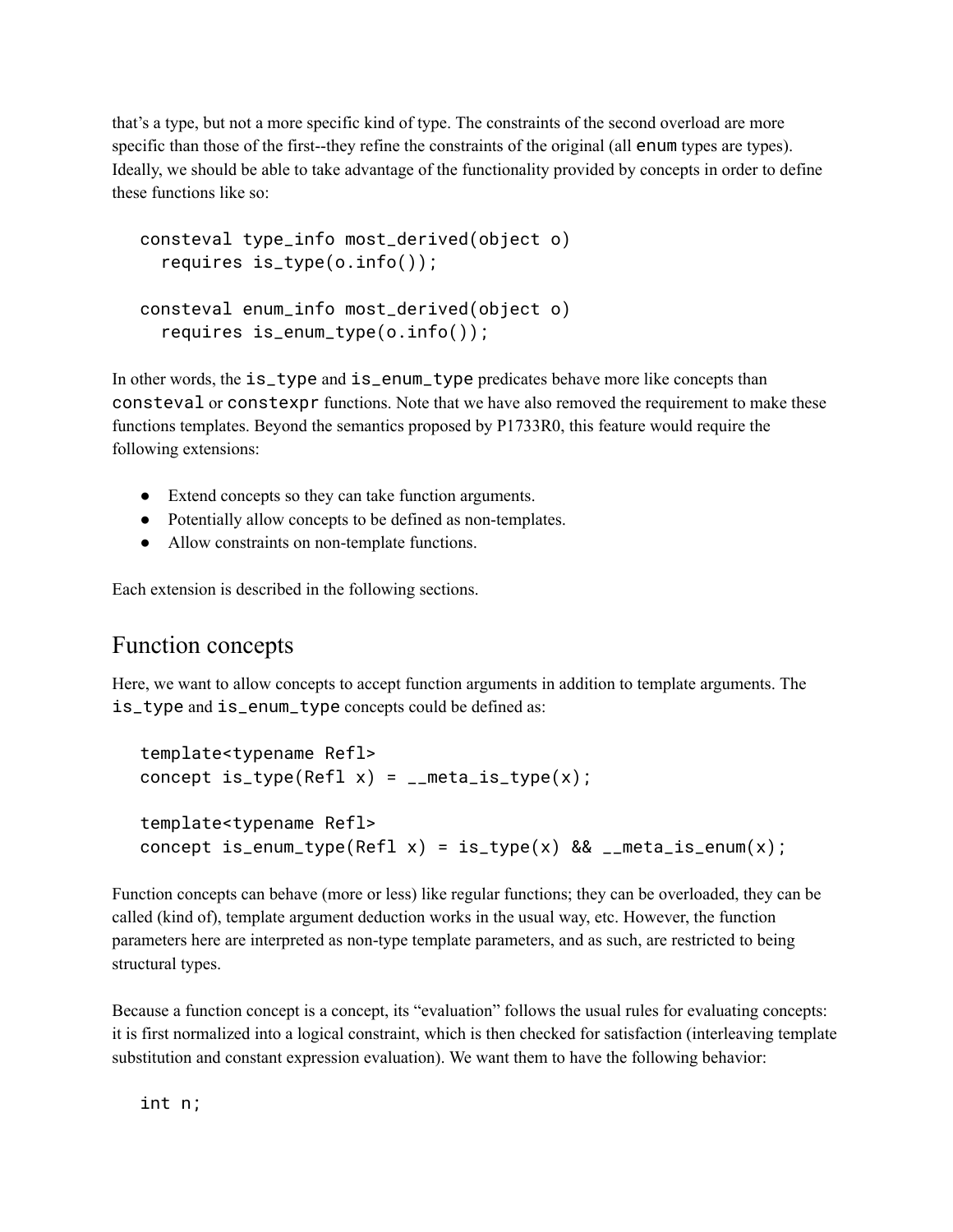```
cout \le is_type(n); // prints \thetacout << is_type(reflexpr(int)); // prints 1
```
The rules for satisfying a called function concept are similar to those for satisfying constraints involving function parameters: the function parameters (actually template parameters) are initialized by their arguments. If initialization fails, the constraints of the concept are not satisfied (i.e., the expression evaluates to false). This causes the first cout statement to print 0; initialization of Refl  $\times$  by the variable n fails because n is not a constant expression.

#### Non-template concepts

We could write  $is\_type$  and  $is\_enum\_type$  as non-templates. In fact, this is preferable since their current formulation allows them to be used with undesirable function arguments (like int in the example above). Ideally, the definitions of those predicates should be:

```
concept is_type(info x) = _{-}meta_is_type(x);
concept is_enum_type(info x) = is_type(x) && __meta_is_enum_type(x);
```
A non-template concept should work in exactly the same ways as a template concept since their parameters are interpreted as template parameters.

#### Constraints on non-template functions

For [P1733](https://wg21.link/p1733) to be useful, it is essential that we allow constraints on non-template functions—even the first example in this paper requires this feature. The concepts TS did include the ability to constrain non-template functions, but that was removed when the TS was merged into the working paper. (Also, the implementation didn't really work.)

The reason for removing the feature is that our current declaration model readily makes constrained non-template overloads ill-formed, no diagnostic required. For example:

```
void f() requires (VERSION == 1);
void f() requires (VERSION == 2);
void f() requires (VERSION == 3);
```
If VERSION == 1, then the 3rd overload makes the program ill-formed because the constraints of the 2nd and 3rd overload are functionally equivalent but not equivalent; they have different spellings, but always evaluate to false.

This paper allows for a limited set constrained non-template functions, specifically those whose constraints refer to function parameters. In other words, the example above would still be rejected, although not necessarily diagnosed. This paper should allow the following: